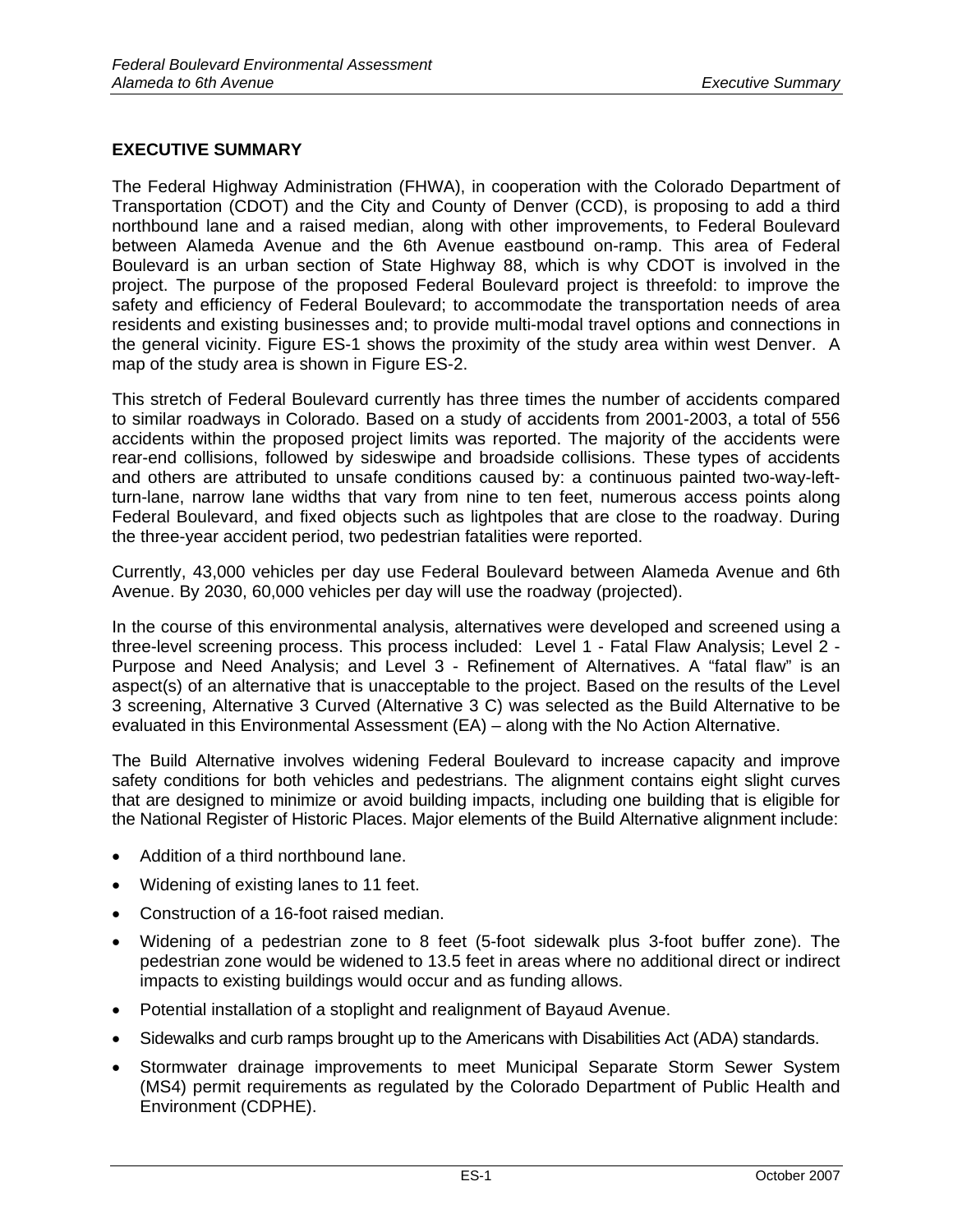

# **Regional Map**

Federal Boulevard Environmental Assessment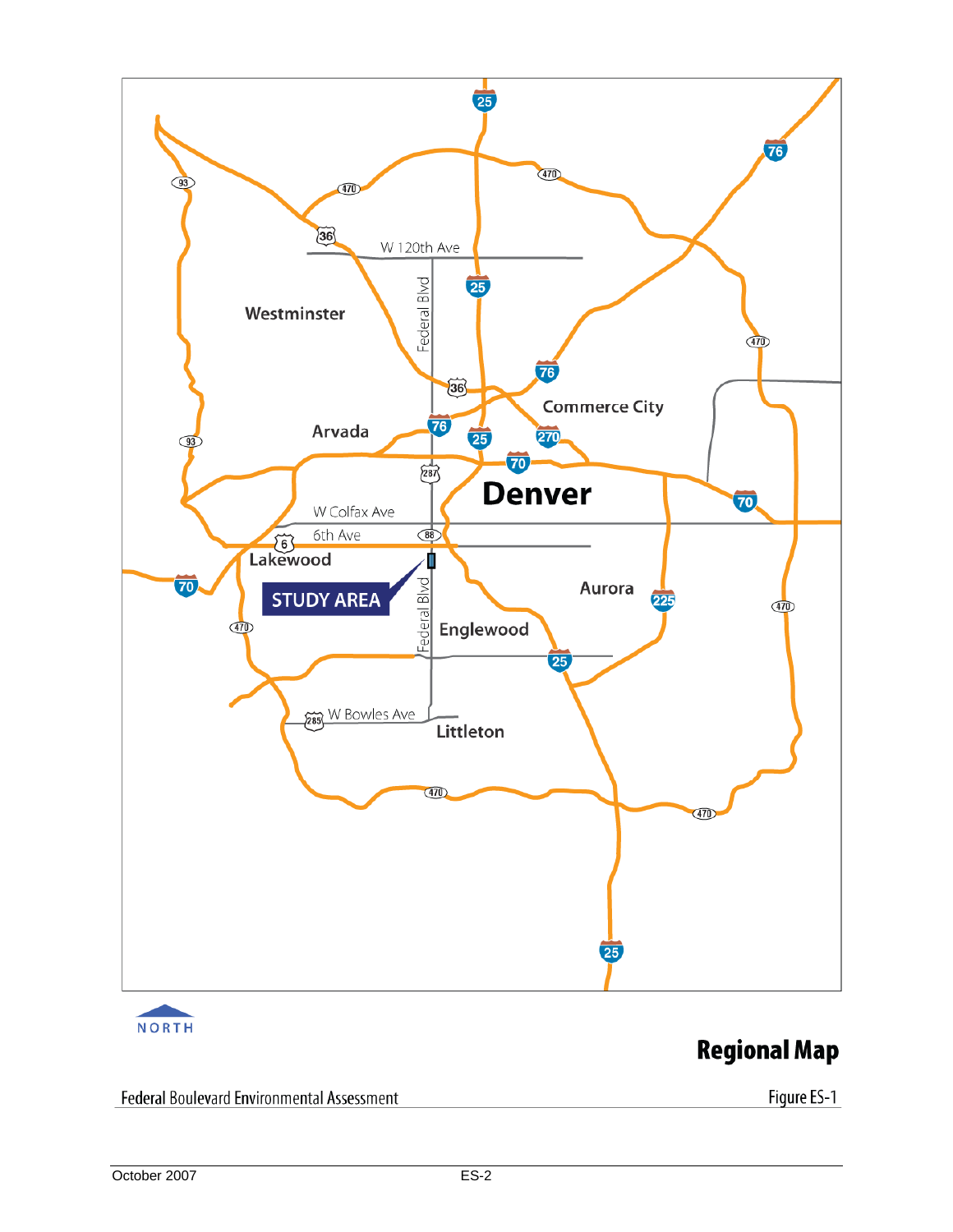

# **Study Area Map**

Federal Boulevard Environmental Assessment

Figure ES-2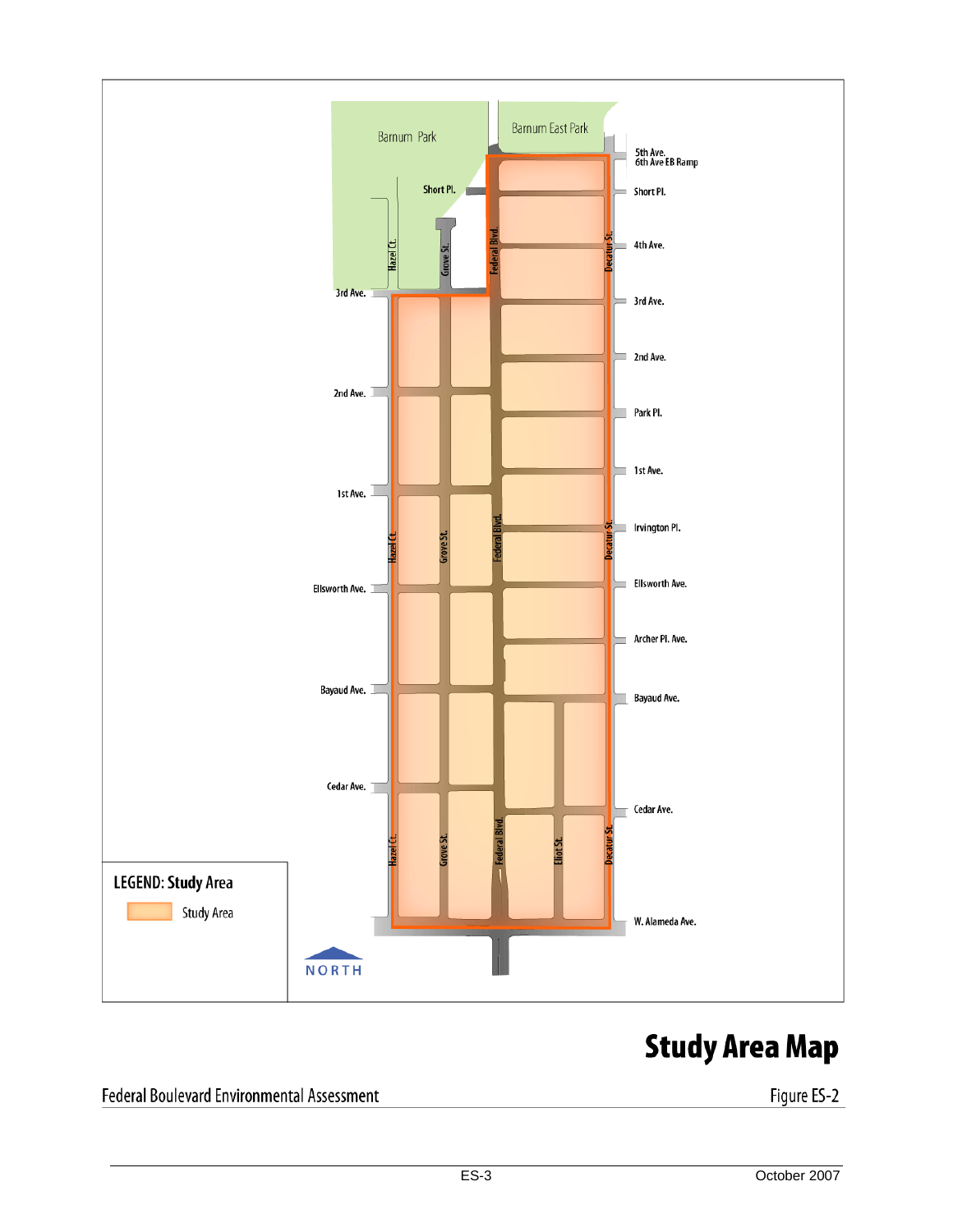The proposed improvements would extend from Alameda Avenue to 5th Avenue, which is approximately 0.84 mile, and would widen the existing roadway, including the pedestrian zone, from approximately 68 feet to 103 feet. The cross section for Alternative 3 Curved is shown in Figure ES-3.



**Figure ES-3 Alternative 3 Curved** 

# **Land Use**

The proposed transportation improvements would not change the designation of Federal Boulevard as a commercial corridor as designated in *Blueprint Denver,* which was adopted by the CCD in 2002 and serves as an integrated land use and transportation plan. However, the transportation investment will set the stage for how the corridor will function over time. A portion of the businesses along Federal Boulevard will be relocated, and redevelopment of these parcels is likely to happen over time. Planning efforts for redevelopment are not part of this project and would be initiated at the local level by the CCD.

# **Social Characteristics**

Two neighborhoods are located within the study area, Barnum and Valverde. Both neighborhoods are experiencing population growth, which is expected to continue in the future. The Federal Boulevard corridor and surrounding neighborhoods are diverse, ethnically rich, and include both low income and minority populations. The area has a number of businesses, schools, and churches that serve the community.

According to the U.S. Census, the percent of persons in poverty at the Citywide level is 14.3 percent *(U.S. Census Bureau, Housing and Household Economic Statistics Division)*. Of the census block groups that are adjacent to Federal Boulevard along the study area, between 13 percent and 28 percent of the population is in poverty.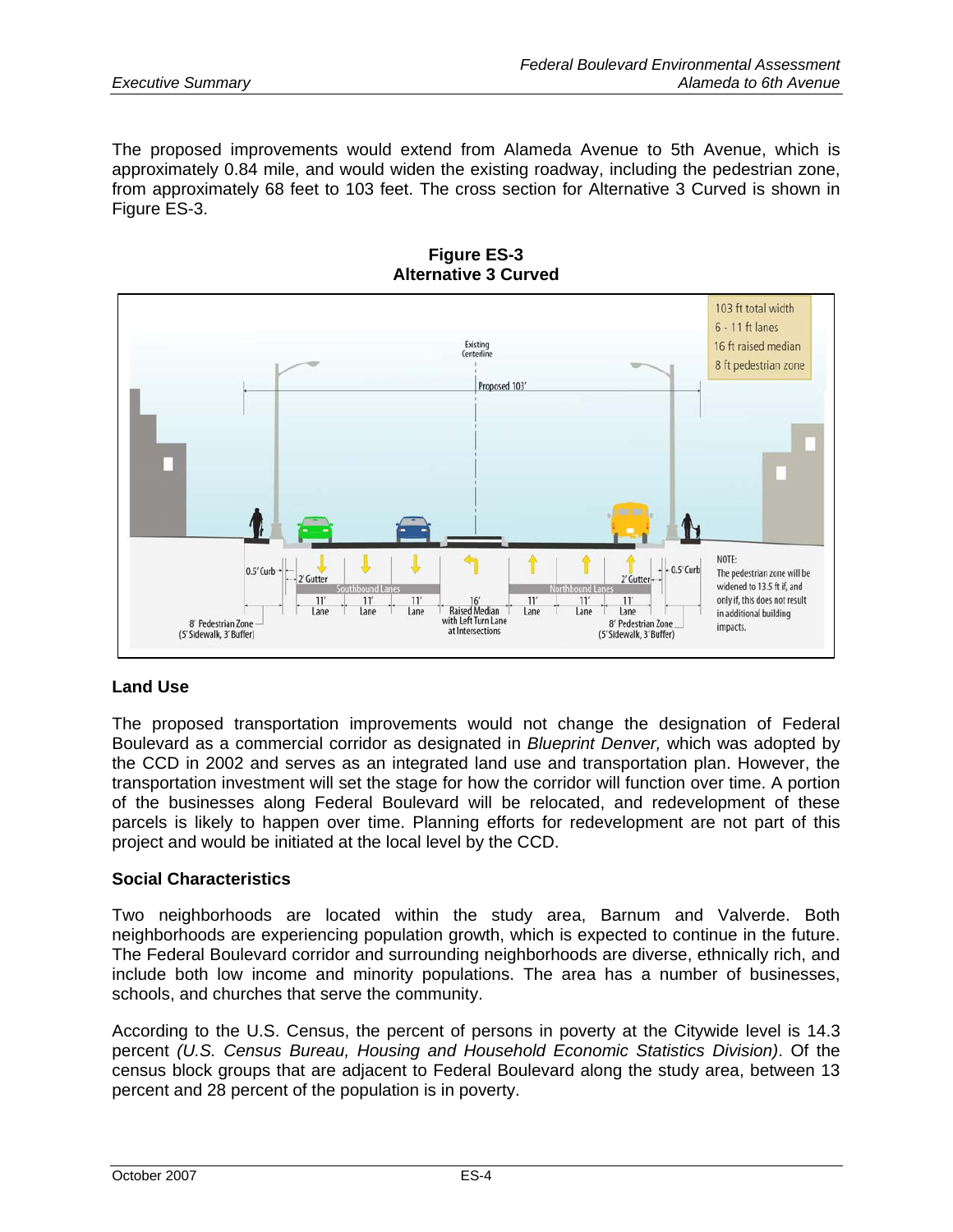The average household income for the four neighborhoods bordering the study area is below the CCD average of \$55,128. Over 37 percent pay more than one-third of their income on housing. Between 20 and 25 percent of the housing units in the study area are overcrowded, meaning there is more than one person per room.

Approximately half of the businesses that would be impacted by the Build Alternative are known to be minority owned. This information was collected through interviews with local business owners and/or occupants. A more detailed discussion of property acquisitions, business relocations, and mitigation is discussed in the Right-of-Way section below.

# **Economic**

The property acquisitions and displacement of businesses would impact the local economy. Approximately 41 percent of the businesses in the project area would be affected by this project. The full property acquisitions would potentially cause the city, county, and state to lose the ability to collect property taxes totaling \$123,495 per year. Affected businesses that collect sales tax would be displaced. Unless such businesses relocate within the CCD, the CCD would lose the ability to collect \$84,570 in annual sales taxes from these businesses, if they were to cease operation entirely or relocate outside of the CCD. Future sale and redevelopment of the remainder of these properties, however, would likely offset the losses in property and sales tax. However, after final design and construction, some of the parcels or portions of some parcels may not be needed for right-of-way. The portion of the parcels acquired but not needed for rightof-way could be declared surplus and returned to private ownership. Parcels returned to private ownership would be reassessed for property taxation purposes.

Where appropriate and feasible, the following mitigation measure will be employed to minimize or avoid construction and permanent impacts on economic conditions in the area:

- CDOT will work with each displaced business to determine a suitable relocation site. The CCD will offer resources to assist displaced businesses.
- Ideally, any new location for displaced businesses will remain in the CCD such that sales taxes will continue to be collected by the CCD; however, it is not guaranteed that the businesses will remain in the CCD. See Section 3.2.7 for additional mitigation measures.

# **Right-of-Way**

The Build Alternative would require acquisition of approximately 4.9 acres of property. Of the 75 property acquisitions affected, 54 would be partial acquisitions and 21 would be full acquisitions. Several of these properties are owned by the same people. In addition, six outdoor advertising signs would also be acquired.

Forty-three businesses and two residential occupants would be displaced as a result of the property acquisitions. Many properties have multiple businesses located within them. Also, there would be one personal property relocation (e.g. a shed).

For any person(s) whose real property interests may be impacted by this project or any businesses that may be displaced, the acquisition of those property interests and business displacements would comply fully with the *Uniform Relocation Assistance and Real Property Acquisition Policies Act of 1970, as amended*, *(Uniform Act).*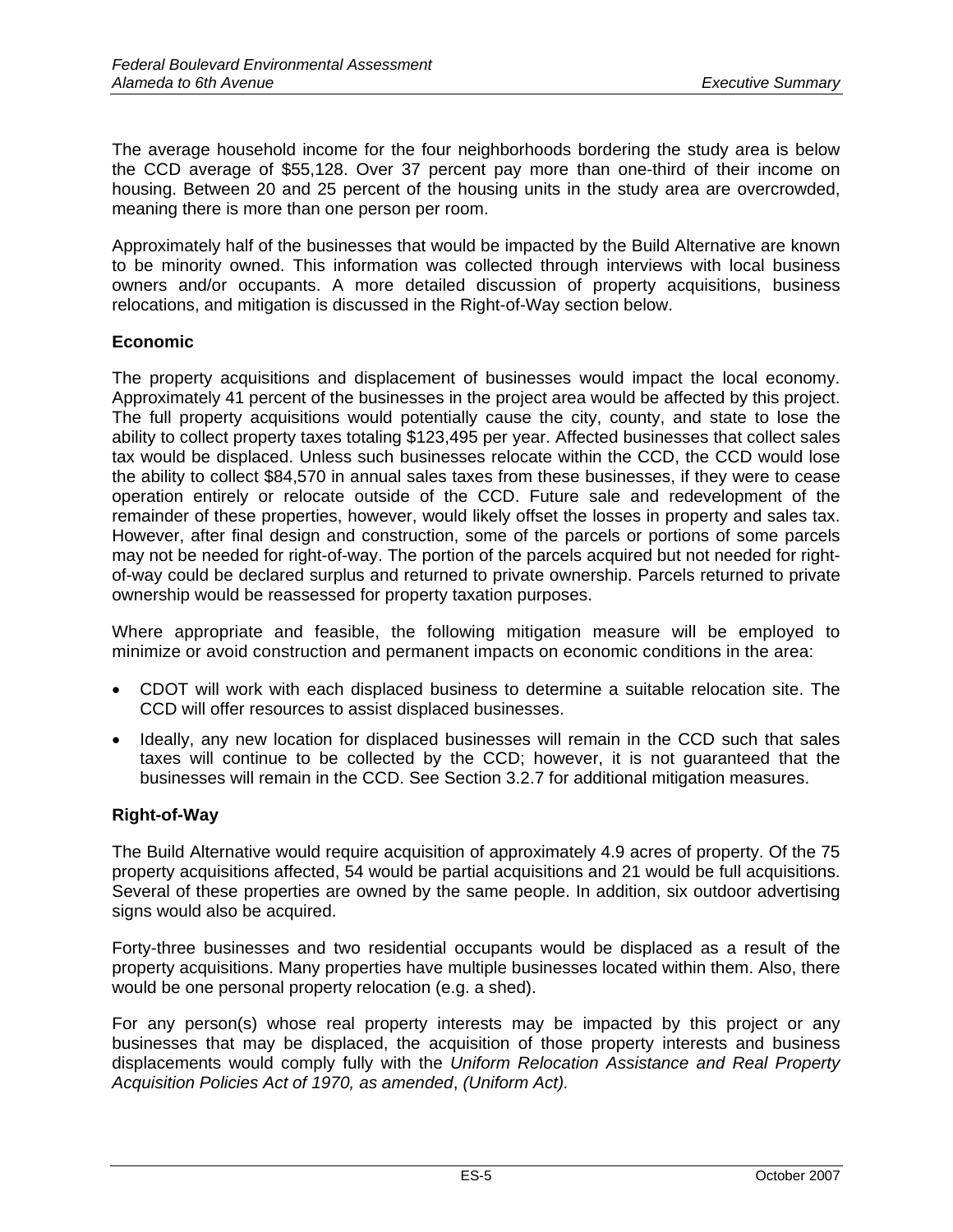It is not yet known whether potential displacements are dependent on their present location for continued viability. If a displaced business is identified with such a dependency, the CCD would work closely with such businesses to identify a suitable site for their relocation. Relocation needs for businesses within the community will vary by business type.

#### **Transportation**

Under the Build Alternative, a third northbound lane is proposed along with a raised median. The third northbound lane would increase the capacity of the roadway and would therefore generally decrease congestion at intersections compared to the No Action Alternative. The raised median would have openings at many of the intersections, although new travel patterns may develop since driveways would not have median openings. In addition, due to the construction of a raised median, several accident types such as approach turn, broadside, pedestrian, head-on and sideswipe opposite accidents would likely decrease.

#### **Noise**

Under the Build Alternative, traffic noise levels would increase from 0 to 2 decibels (dBA) relative to existing conditions. Thirty-four homes and thirteen apartment units would be affected by noise levels that meet or exceed the noise abatement criteria (NAC) of 66 dBA. However, no severe noise impacts are predicted. A severe noise impact is defined as occurring when a receiver, such as a house, is either exposed to absolute exterior noise levels of 75 dBA or greater, or a projected increase of 30 dBA or more over existing noise levels (CDOT, 2002).

Based on the modeling of residential sites, outdoor noise levels at the commercial buildings bordering Federal Boulevard are expected to range between 60 and 70 dBA equivalent sound level (Leq), depending on the distance from the roadway. None of the commercial sites are expected to meet or exceed the noise abatement criteria for commercial activities of 71 dBA.

Mitigation was considered for areas along Federal Boulevard that meet or exceed the CDOT NAC. However, construction of a noise barrier would not be feasible to reduce noise levels due to numerous driveways, cross streets, and sidewalks along Federal Boulevard. As a result, mitigation for the impacted residences is not recommended.

#### **Water Resources**

Impacts to Water Resources for the Build Alternative will be beneficial. Currently, storm run-off enters the storm drain system without the benefit of treatment. Because the proposed alternative will disturb more than once acre, the project is required by the Colorado Department of Transportation (CDOT) Municipal Separate Storm Sewer System (MS4) and the National Pollutant Discharges Elimination System (NPDES) to provide water quality features. Under the Build Alternative, water quality extended detention basins (EDB) have been proposed along Federal Boulevard to provide water quality treatment from runoff exiting the site. During the design phase additional alternatives, such as tree lawns or a regional water quality facility, will be investigated further.

Impacts during construction will be minimized through the use of a Stormwater Management Plan (SWMP). The SWMP is designed to prevent negative impacts to water quality through the use of Best Management Practices (BMPs) such as inlet protection and silt fencing. Therefore,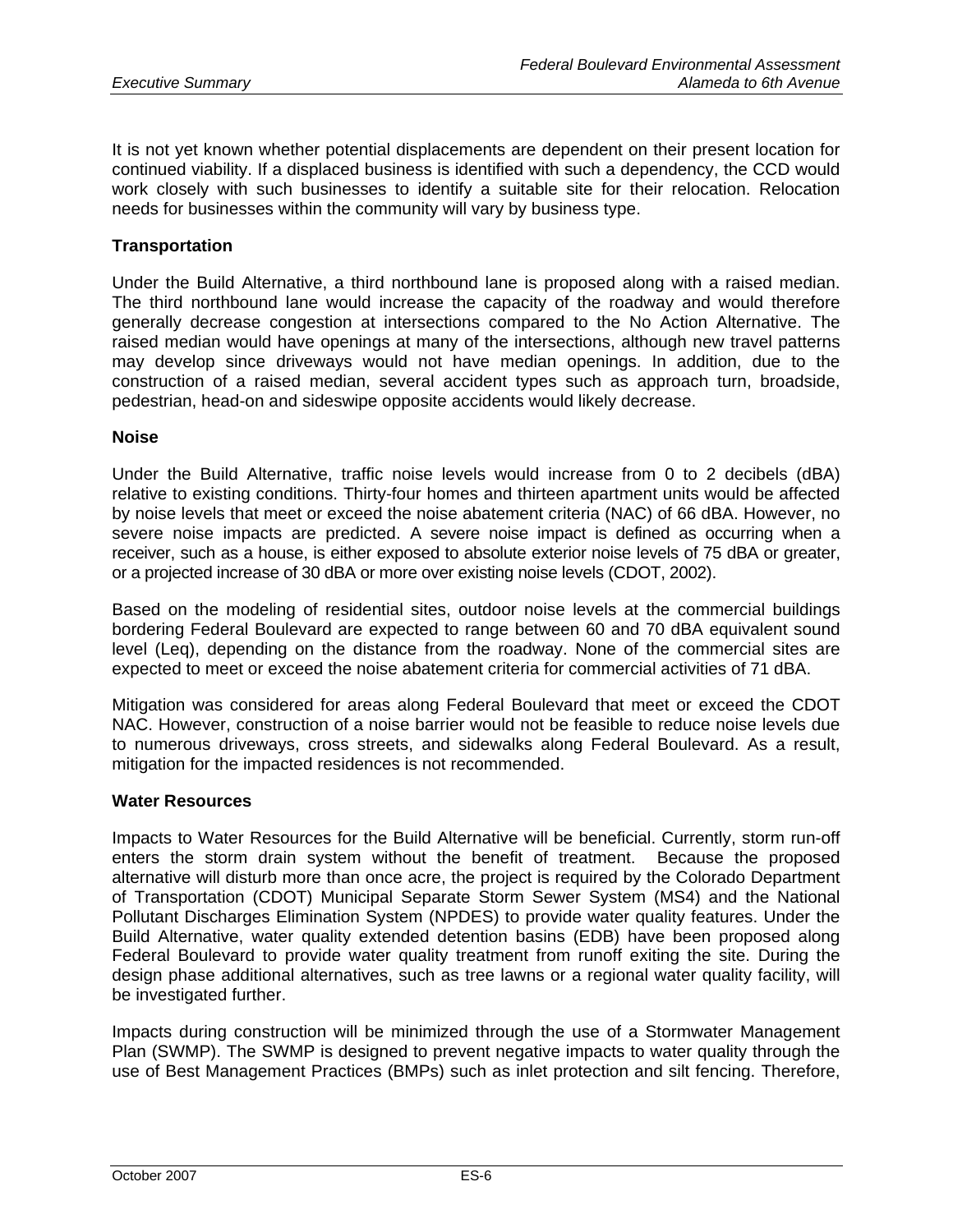impacts from the build alternative will be positive due to the placement of EDBs, and will be minimal due to construction.

#### **Hazardous Materials**

During a site investigation and records search, it was determined that soil and groundwater contamination is likely, due to the presence of several underground storage tanks (UST) and leaking underground storage tanks (LUSTs) within the study area. Three properties have LUSTs and it is likely petroleum contaminated soil would be encountered at one or more sites. Mitigation for any hazardous materials encountered during construction will be as follows: CDOT Standard Specification, Section 250 will be used to address issues related to transporting, handling, monitoring, and disposal of any hazardous or solid waste materials encountered during construction including contaminated soils, lead-based paint, contaminated groundwater, and other toxic substances.

If deemed necessary, a materials management plan will be prepared regarding the removal and disposal of contaminated soils and/or groundwater. A Health and Safety Plan will also be developed to protect workers during construction.

#### **Other Resources**

The following resources either had minor or no impacts:

- Air Quality
- Vegetation and Wildlife
- Farmlands
- Noxious Weeds
- Threatened and/or Endangered Species
- Historic and Archaeological Resources
- Paleontology
- Section 6(f)
- Visual Quality/Aesthetics
- Parks and Recreation Resources
- Wetlands
- Floodplains
- Utilities
- Geology

Detailed assessments of the existing environment, environmental impacts, a cumulative impact assessment, and proposed mitigation of the impacts are described in Chapter 3 of this EA.

#### **Construction and Cost**

Construction of the Build Alternative would commence mid-year in 2009. The current estimated cost of the Build Alternative is between \$29,000,000 and \$32,400,000 (2006 dollars). The cost